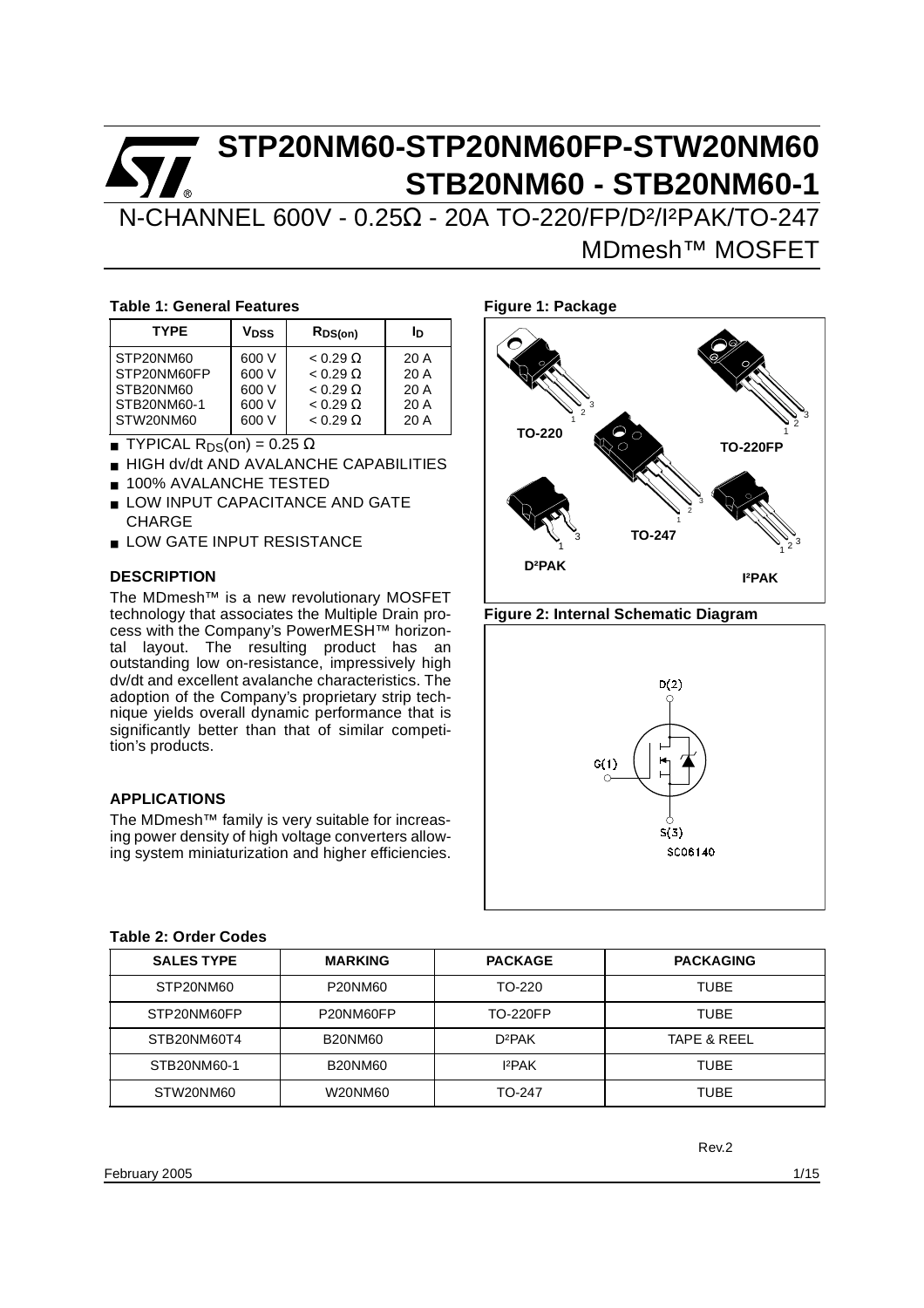| Symbol                 | <b>Parameter</b>                                    | Value                                                                             |              | Unit        |  |  |
|------------------------|-----------------------------------------------------|-----------------------------------------------------------------------------------|--------------|-------------|--|--|
|                        |                                                     | <b>TO-220FP</b><br>TO-220/D <sup>2</sup> PAK/<br><b>I</b> <sup>2</sup> PAK/TO-247 |              |             |  |  |
| V <sub>DS</sub>        | Drain-source Voltage ( $V$ <sub>GS</sub> = 0)       | 600                                                                               |              | V           |  |  |
| <b>V<sub>DGR</sub></b> | Drain-gate Voltage ( $R_{GS}$ = 20 k $\Omega$ )     | 600                                                                               |              | V           |  |  |
| VGS                    | Gate-source Voltage                                 | ±30                                                                               |              |             |  |  |
| lD.                    | Drain Current (continuous) at $T_C = 25^{\circ}C$   | 20                                                                                | $20 (*)$     | A           |  |  |
| In.                    | Drain Current (continuous) at $T_c = 100^{\circ}$ C | 12.6                                                                              | 12.6 $(*)$   | A           |  |  |
| I <sub>DM</sub> (•)    | Drain Current (pulsed)                              | 80                                                                                | $80 (*)$     | A           |  |  |
| Ртот                   | Total Dissipation at $T_C = 25^{\circ}C$            | 192                                                                               | 45           | W           |  |  |
|                        | <b>Derating Factor</b>                              | 1.2                                                                               | 0.36         | $W$ /°C     |  |  |
| dv/dt(1)               | Peak Diode Recovery voltage slope                   | 15                                                                                |              | V/ns        |  |  |
| V <sub>ISO</sub>       | Insulation Winthstand Voltage (DC)                  | --                                                                                | 2500         |             |  |  |
| $T_{\text{stg}}$       | Storage Temperature                                 |                                                                                   | $-65$ to 150 |             |  |  |
| T <sub>i</sub>         | Max. Operating Junction Temperature                 | 150                                                                               |              | $^{\circ}C$ |  |  |

#### **Table 3: Absolute Maximum ratings**

(●) Pulse width limited by safe operating area<br>(1) I<sub>SD</sub> ≤ 20 A, di/dt ≤ 400 A/µs, V<sub>DD</sub> ≤ V<sub>(BR)/DSS,</sub> T<sub>j</sub> ≤ T<sub>JMAX</sub><br>(\*) Limited only by maximum temperature allowed

#### **Table 4: Thermal Data**

|           |                                                | TO-220/D <sup>2</sup> PAK/<br><b>I</b> <sup>2</sup> PAK/TO-247 | <b>TO-220FP</b> | Unit          |
|-----------|------------------------------------------------|----------------------------------------------------------------|-----------------|---------------|
| Rthi-case | Thermal Resistance Junction-case Max           | 0.65                                                           | 2.8             | $\degree$ C/W |
| Rthi-amb  | Thermal Resistance Junction-ambient Max        | 62.5                                                           | $\degree$ C/W   |               |
|           | Maximum Lead Temperature For Soldering Purpose | 300                                                            |                 | °C            |

#### **Table 5: Avalanche Characteristics**

| <b>Symbol</b> | <b>Parameter</b>                                                                                       | Max. Value | Unit |
|---------------|--------------------------------------------------------------------------------------------------------|------------|------|
| <b>IAR</b>    | Avalanche Current, Repetitive or Not-Repetitive<br>(pulse width limited by T <sub>i</sub> max)         | 10         |      |
| $E_{AS}$      | Single Pulse Avalanche Energy<br>(starting T <sub>i</sub> = 25 °C, $I_D$ = $I_{AR}$ , $V_{DD}$ = 50 V) | 650        | mJ   |

#### **ELECTRICAL CHARACTERISTICS** (T<sub>CASE</sub> =25°C UNLESS OTHERWISE SPECIFIED) **Table 6: On/Off**

| Symbol                  | <b>Parameter</b>                                    | <b>Test Conditions</b>                                                | Min. | Typ. | Max. | Unit     |
|-------------------------|-----------------------------------------------------|-----------------------------------------------------------------------|------|------|------|----------|
| $V_{(BR)DSS}$           | Drain-source<br>Breakdown Voltage                   | $I_D = 250 \mu A$ , $V_{GS} = 0$                                      | 600  |      |      | V        |
| <b>I</b> <sub>DSS</sub> | Zero Gate Voltage<br>Drain Current ( $V_{GS} = 0$ ) | $V_{DS}$ = Max Rating<br>$V_{DS}$ Max Rating, T <sub>C</sub> = 125 °C |      |      | 10   | μA<br>μA |
| <b>I</b> GSS            | Gate-body Leakage<br>Current ( $V_{DS} = 0$ )       | $V$ <sub>GS</sub> = $\pm$ 30V                                         |      |      | ±100 | μA       |
| $V$ <sub>GS(th)</sub>   | Gate Threshold Voltage                              | $V_{DS} = V_{GS}$ , $I_D = 250 \mu A$                                 | 3    | 4    | 5    | V        |
| $R_{DS(on)}$            | Static Drain-source On<br>Resistance                | $V_{GS}$ = 10V, $I_D$ = 10 A                                          |      | 0.25 | 0.29 | Ω        |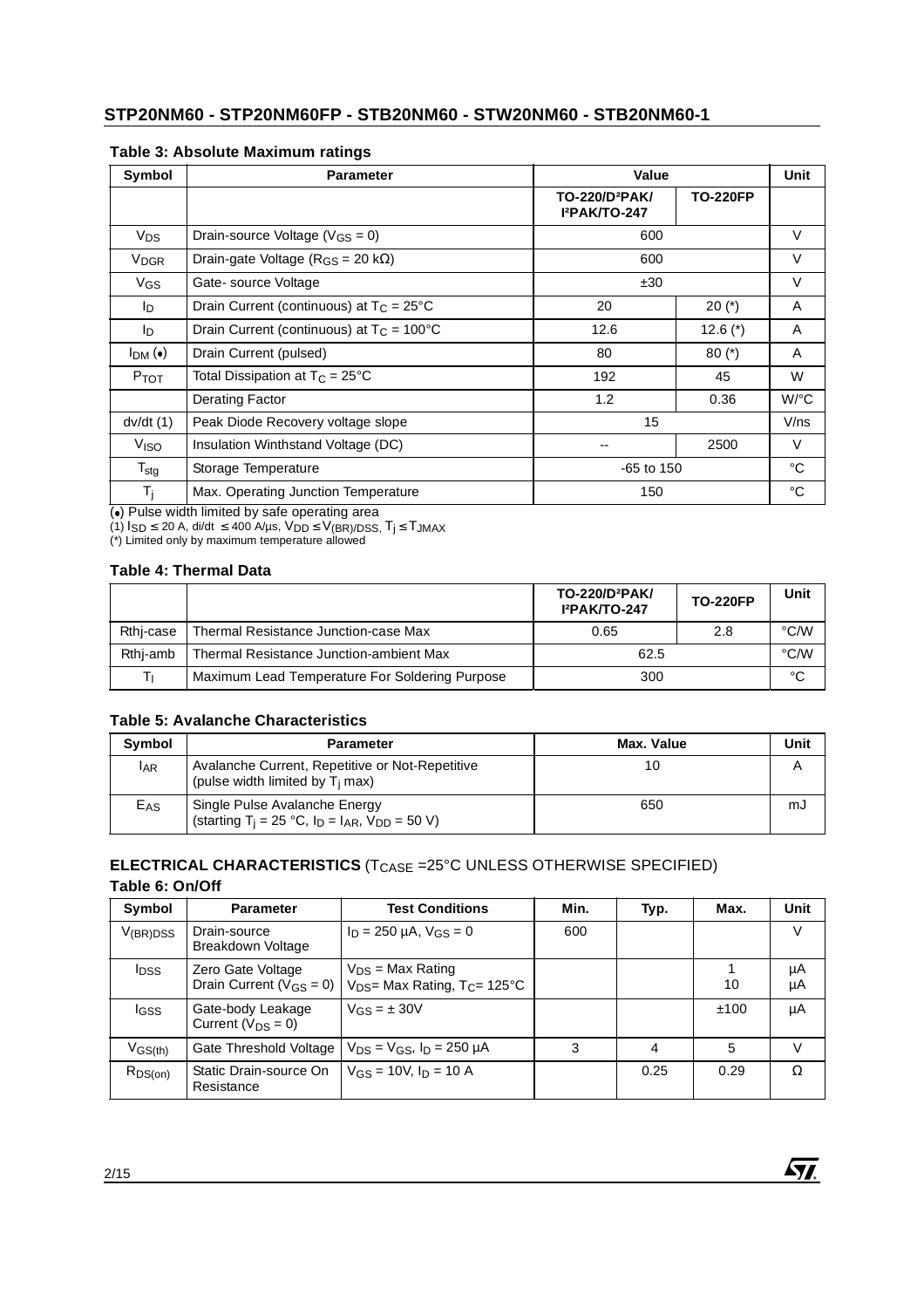# **ELECTRICAL CHARACTERISTICS (CONTINUED)**

#### **Table 7: Dynamic**

| Symbol                                                       | <b>Parameter</b>                                                                       | <b>Test Conditions</b>                                                                                                                                                          | Min. | Typ.                      | Max. | Unit                       |
|--------------------------------------------------------------|----------------------------------------------------------------------------------------|---------------------------------------------------------------------------------------------------------------------------------------------------------------------------------|------|---------------------------|------|----------------------------|
| $g_{\text{fs}}(1)$                                           | Forward Transconductance                                                               | $V_{DS}$ > $I_{D(on)}$ x R $DS(on)$ max,<br>$I_D = 10 A$                                                                                                                        |      | 11                        |      | S                          |
| C <sub>iss</sub><br>$C_{\text{OSS}}$<br>C <sub>rss</sub>     | Input Capacitance<br><b>Output Capacitance</b><br>Reverse Transfer<br>Capacitance      | $V_{DS} = 25V$ , f = 1 MHz, $V_{GS} = 0$                                                                                                                                        |      | 1500<br>350<br>35         |      | рF<br>рF<br>рF             |
| $C_{\text{OSS eq.}}(3)$                                      | <b>Equivalent Output</b><br>Capacitance                                                | $V_{GS} = 0V$ , $V_{DS} = 0V$ to 400 V                                                                                                                                          |      | 215                       |      | рF                         |
| $t_{d(on)}$<br>tr<br>$t_{d(off)}$<br>t <sub>f</sub><br>$t_c$ | Turn-on Delay Time<br>Rise Time<br>Turn-off Delay Time<br>Fall Time<br>Cross-over Time | $V_{DD} = 200$ V, $I_D = 10$ A<br>$R_G = 4.7 \Omega$ V <sub>GS</sub> = 10 V<br>(Resistive Load see, Figure 3)<br>$V_{DD} = 480$ V, $I_D = 20$ A<br>(See test circuit, Figure 5) |      | 25<br>20<br>6<br>11<br>21 |      | ns<br>ns<br>ns<br>ns<br>ns |
| $Q_g$<br>$Q_{gs}$<br>$Q_{gd}$                                | <b>Total Gate Charge</b><br>Gate-Source Charge<br>Gate-Drain Charge                    | $V_{DD} = 400$ V, $I_D = 20$ A,<br>$V$ <sub>GS</sub> = 10V                                                                                                                      |      | 39<br>10<br>20            | 54   | nC<br>nC<br>nC             |
| $R_{q}$                                                      | Gate Input Resistance                                                                  | $f = 1$ MHz Gate DC Bias = 0<br>Test Signal Level = 20 mV<br>Open Drain                                                                                                         |      | 1.6                       |      | Ω                          |

#### **Table 8: Source Drain Diode**

| Symbol                              | <b>Parameter</b>                                                                    | <b>Test Conditions</b>                                                                                        | Min. | Typ.             | Max.     | Unit          |
|-------------------------------------|-------------------------------------------------------------------------------------|---------------------------------------------------------------------------------------------------------------|------|------------------|----------|---------------|
| Isp<br>$I_{SDM}$ (2)                | Source-drain Current<br>Source-drain Current (pulsed)                               |                                                                                                               |      |                  | 20<br>80 | A<br>A        |
| $V_{SD}(1)$                         | Forward On Voltage                                                                  | $I_{SD} = 20$ A, $V_{GS} = 0$                                                                                 |      |                  | 1.5      | $\vee$        |
| $t_{rr}$<br>$Q_{rr}$<br><b>IRRM</b> | Reverse Recovery Time<br>Reverse Recovery Charge<br><b>Reverse Recovery Current</b> | $I_{SD} = 20$ A, di/dt = 100 A/µs<br>$V_{DD} = 100 V$ , T <sub>i</sub> = 25°C<br>(see test circuit, Figure 5) |      | 390<br>5<br>25   |          | ns<br>μC<br>A |
| $t_{rr}$<br>$Q_{rr}$<br><b>IRRM</b> | Reverse Recovery Time<br>Reverse Recovery Charge<br><b>Reverse Recovery Current</b> | $I_{SD} = 20$ A, di/dt = 100 A/us<br>$V_{DD}$ = 100 V, T <sub>i</sub> = 150°C<br>(see test circuit, Figure 5) |      | 510<br>6.5<br>26 |          | ns<br>μC<br>Α |

Note: 1. Pulsed: Pulse duration = 300 µs, duty cycle 1.5 %.

2. Pulse width limited by safe operating area.

<sup>3.</sup>  $\rm{C_{oss}}$ eq. is defined as a constant equivalent capacitance giving the same charging time as  $\rm{C_{oss}}$  when  $\rm{V_{DS}}$  increases from 0 to 80% V<sub>DSS</sub>.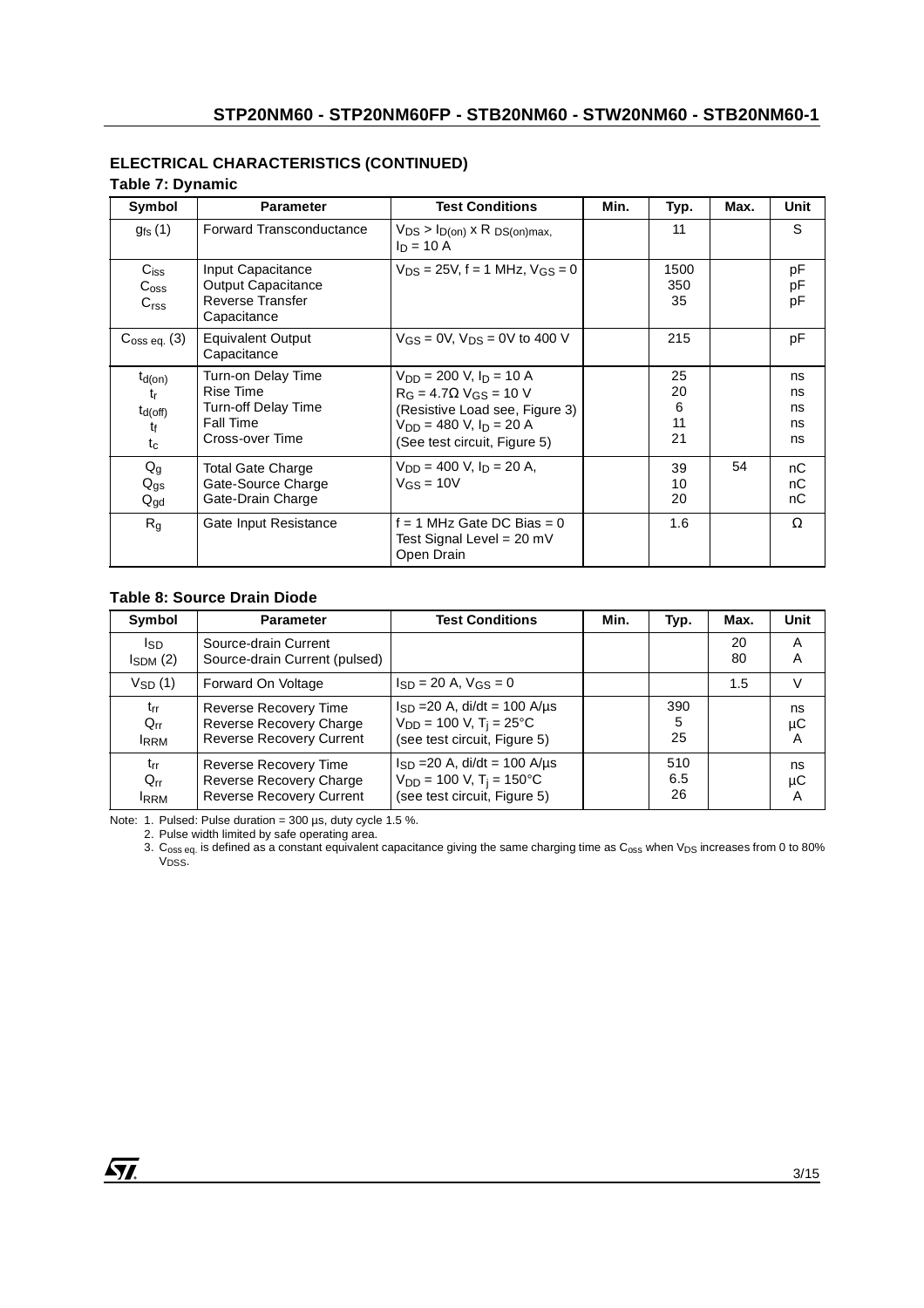**Figure 3: Safe Operating Area for TO-220/ D²PAK/I²PAK**



**Figure 4: Safe Operating Area for TO-220FP**



**Figure 5: Safe Operating Area for TO-247**



**Figure 6: Thermal Impedance for TO-220/ D²PAK/I²PAK**











57.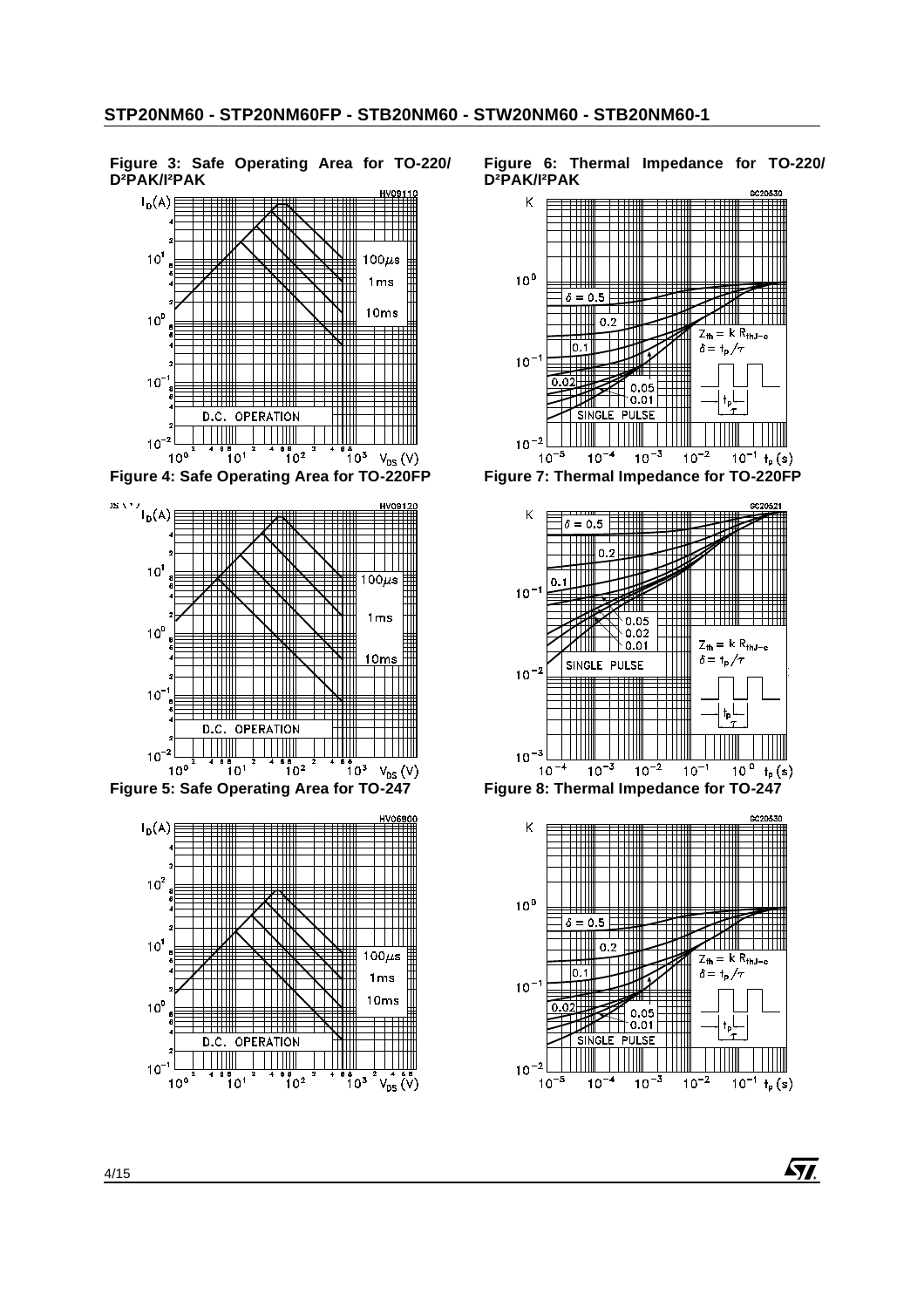### **Figure 9: Output Characteristics**



**Figure 10: Transconductance**



**Figure 11: Transfer Characteristics**



**Figure 12: Gate Charge vs Gate-source Voltage**



**Figure 13: Normalized Gate Threshold Voltage vs Temp.**





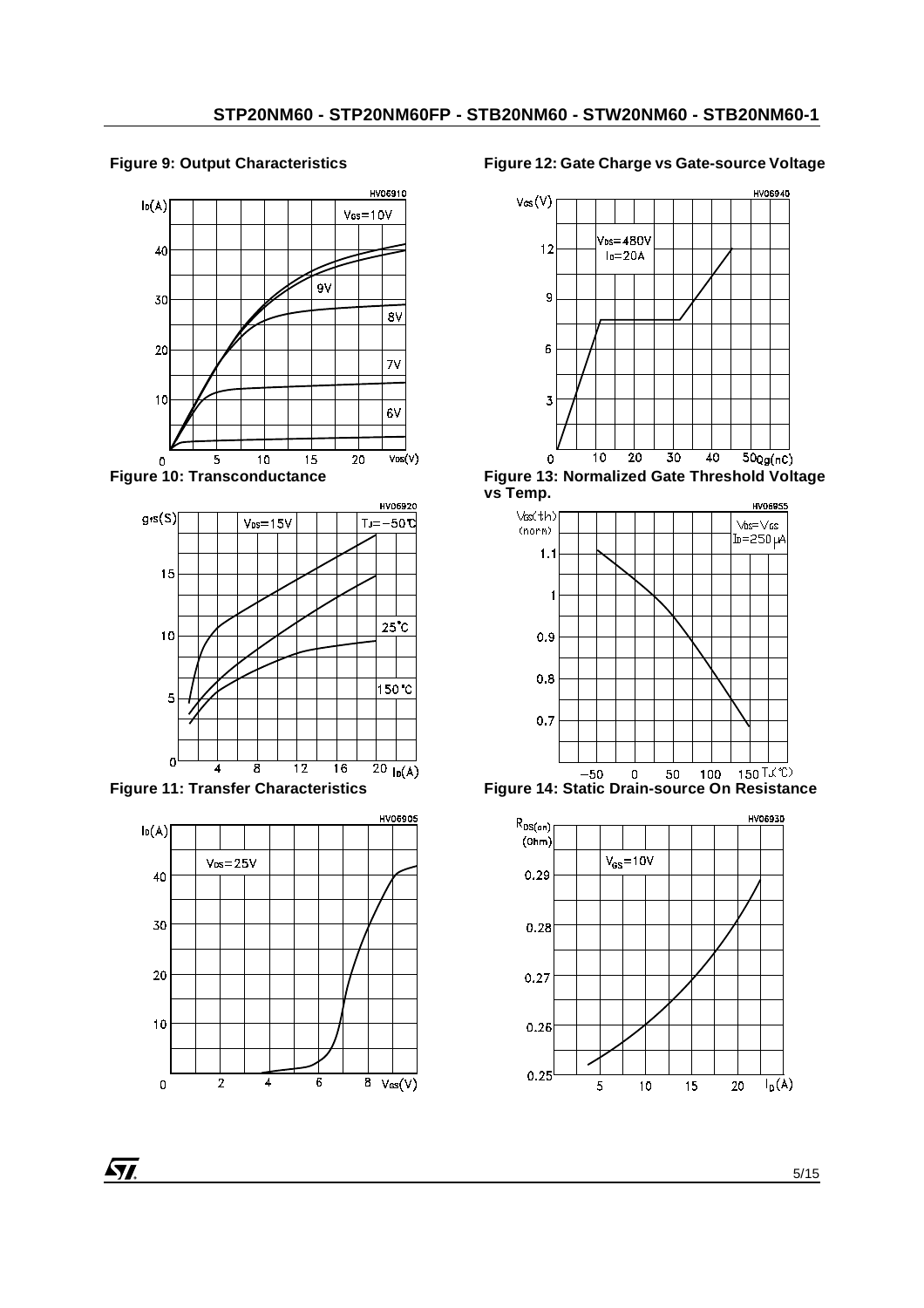HV06950  $C(pF)$  $f = 1 MHz$  $V_{GS} = 0V$ 4000 3000 2000  $|_{\mathsf{Ciss}}$  $\overline{C_{\textbf{rss}}}$ 1000 lc.,  $\overline{20}$  $\overline{10}$  $\overline{30}$  $40$  $\overline{V_{DS}(V)}$  $\Omega$ 







**Figure 17: Source-drain Diode Forward Characteristics**

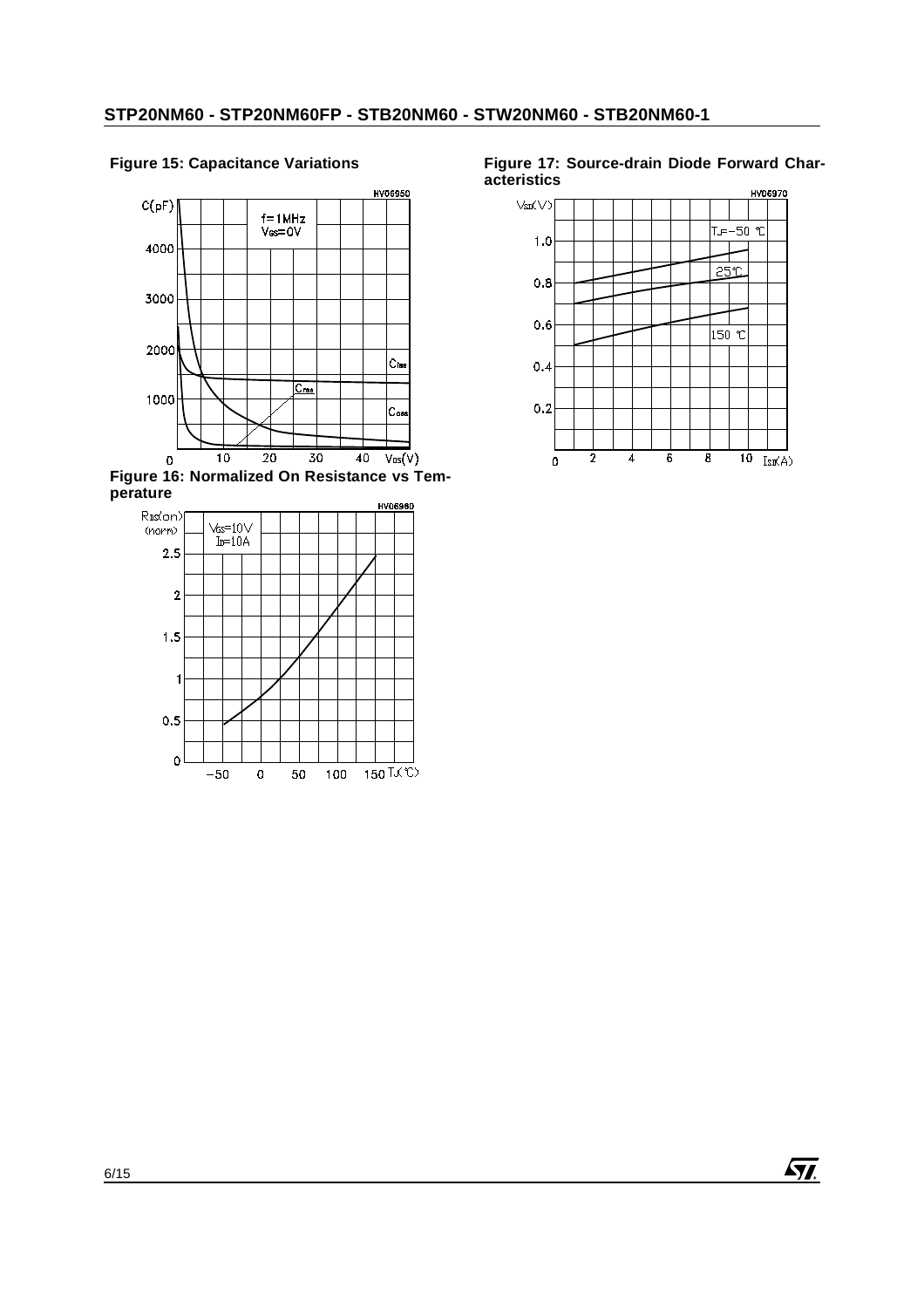**Figure 18: Unclamped Inductive Load Test Circuit** 



**Figure 19: Switching Times Test Circuit For Resistive Load** 



**Figure 20: Test Circuit For Inductive Load Switching and Diode Recovery Times** 



#### **Figure 21: Unclamped Inductive Wafeform**



**Figure 22: Gate Charge Test Circuit** 

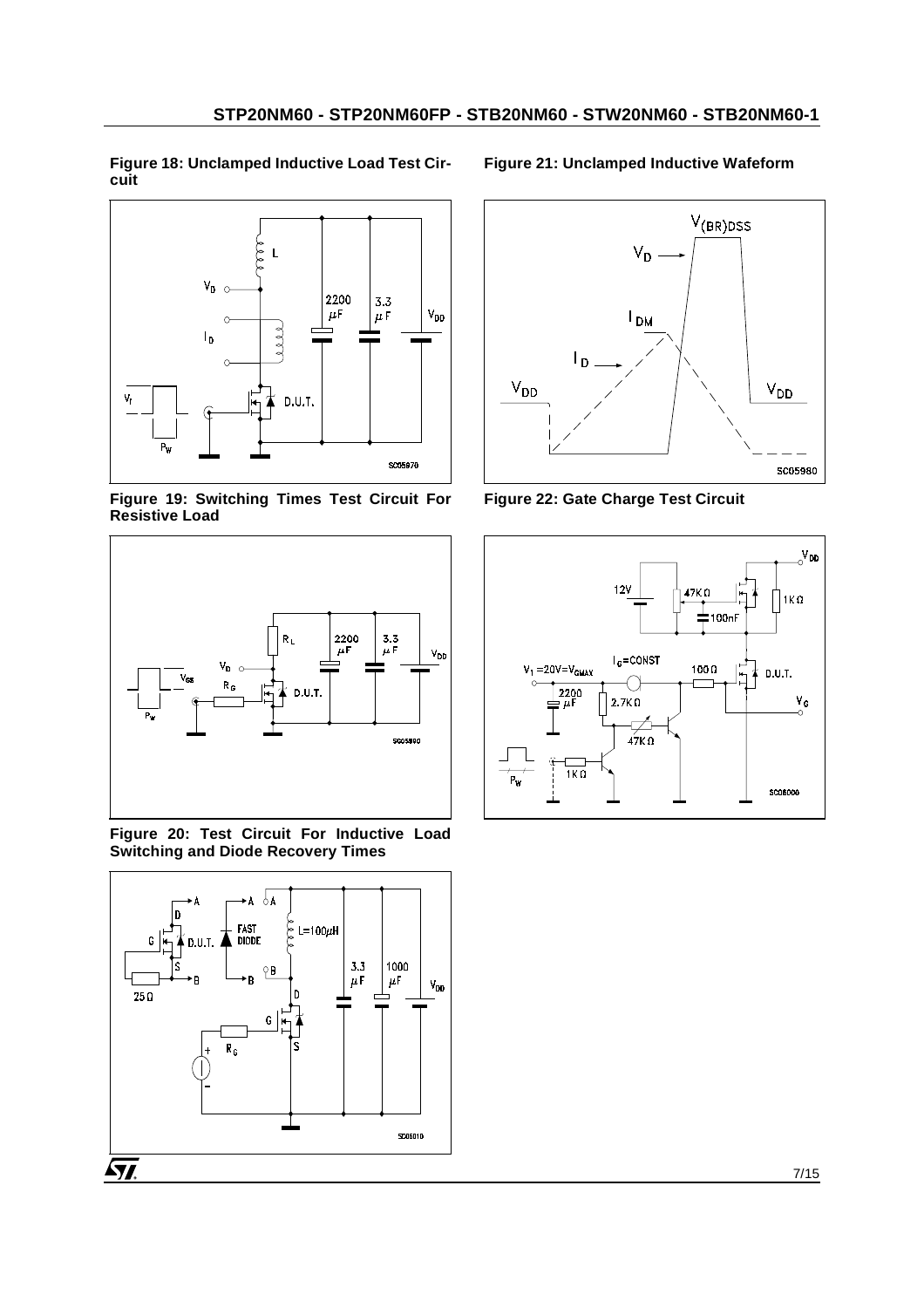|                 | <b>TO-220 MECHANICAL DATA</b> |            |       |       |       |       |  |  |  |  |
|-----------------|-------------------------------|------------|-------|-------|-------|-------|--|--|--|--|
|                 |                               | mm.        |       |       |       |       |  |  |  |  |
| DIM.            | MIN.                          | <b>TYP</b> | MAX.  | MIN.  | TYP.  | MAX.  |  |  |  |  |
| $\mathsf{A}$    | 4.40                          |            | 4.60  | 0.173 |       | 0.181 |  |  |  |  |
| b               | 0.61                          |            | 0.88  | 0.024 |       | 0.034 |  |  |  |  |
| b1              | 1.15                          |            | 1.70  | 0.045 |       | 0.066 |  |  |  |  |
| $\mathbf c$     | 0.49                          |            | 0.70  | 0.019 |       | 0.027 |  |  |  |  |
| D               | 15.25                         |            | 15.75 | 0.60  |       | 0.620 |  |  |  |  |
| E               | 10                            |            | 10.40 | 0.393 |       | 0.409 |  |  |  |  |
| e               | 2.40                          |            | 2.70  | 0.094 |       | 0.106 |  |  |  |  |
| e <sub>1</sub>  | 4.95                          |            | 5.15  | 0.194 |       | 0.202 |  |  |  |  |
| F               | 1.23                          |            | 1.32  | 0.048 |       | 0.052 |  |  |  |  |
| H1              | 6.20                          |            | 6.60  | 0.244 |       | 0.256 |  |  |  |  |
| J1              | 2.40                          |            | 2.72  | 0.094 |       | 0.107 |  |  |  |  |
| L               | 13                            |            | 14    | 0.511 |       | 0.551 |  |  |  |  |
| L1              | 3.50                          |            | 3.93  | 0.137 |       | 0.154 |  |  |  |  |
| L <sub>20</sub> |                               | 16.40      |       |       | 0.645 |       |  |  |  |  |
| L30             |                               | 28.90      |       |       | 1.137 |       |  |  |  |  |
| øP              | 3.75                          |            | 3.85  | 0.147 |       | 0.151 |  |  |  |  |
| Q               | 2.65                          |            | 2.95  | 0.104 |       | 0.116 |  |  |  |  |





٦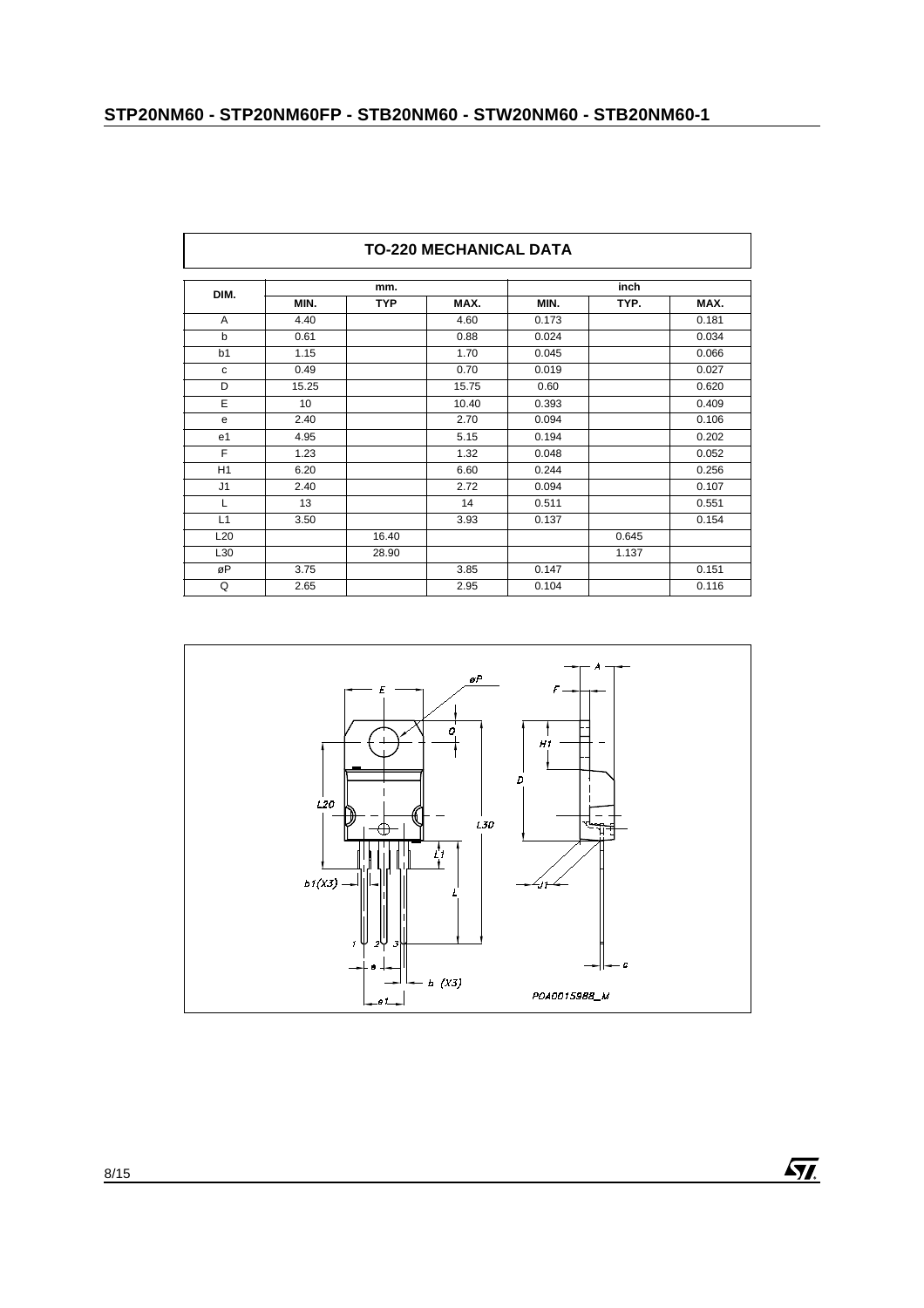|                |      | mm.        |              |       | inch  |       |
|----------------|------|------------|--------------|-------|-------|-------|
| DIM.           | MIN. | <b>TYP</b> | MAX.         | MIN.  | TYP.  | MAX.  |
| A              | 4.4  |            | 4.6          | 0.173 |       | 0.181 |
| B              | 2.5  |            | 2.7          | 0.098 |       | 0.106 |
| D              | 2.5  |            | 2.75         | 0.098 |       | 0.108 |
| E              | 0.45 |            | 0.7          | 0.017 |       | 0.027 |
| F              | 0.75 |            | $\mathbf{1}$ | 0.030 |       | 0.039 |
| F <sub>1</sub> | 1.15 |            | 1.7          | 0.045 |       | 0.067 |
| F <sub>2</sub> | 1.15 |            | 1.7          | 0.045 |       | 0.067 |
| G              | 4.95 |            | 5.2          | 0.195 |       | 0.204 |
| G <sub>1</sub> | 2.4  |            | 2.7          | 0.094 |       | 0.106 |
| H              | 10   |            | 10.4         | 0.393 |       | 0.409 |
| L2             |      | 16         |              |       | 0.630 |       |
| L <sub>3</sub> | 28.6 |            | 30.6         | 1.126 |       | 1.204 |
| L4             | 9.8  |            | 10.6         | .0385 |       | 0.417 |
| L <sub>5</sub> | 2.9  |            | 3.6          | 0.114 |       | 0.141 |
| L6             | 15.9 |            | 16.4         | 0.626 |       | 0.645 |
| L7             | 9    |            | 9.3          | 0.354 |       | 0.366 |
| Ø              | 3    |            | 3.2          | 0.118 |       | 0.126 |





 $\overline{\mathbf{57}}$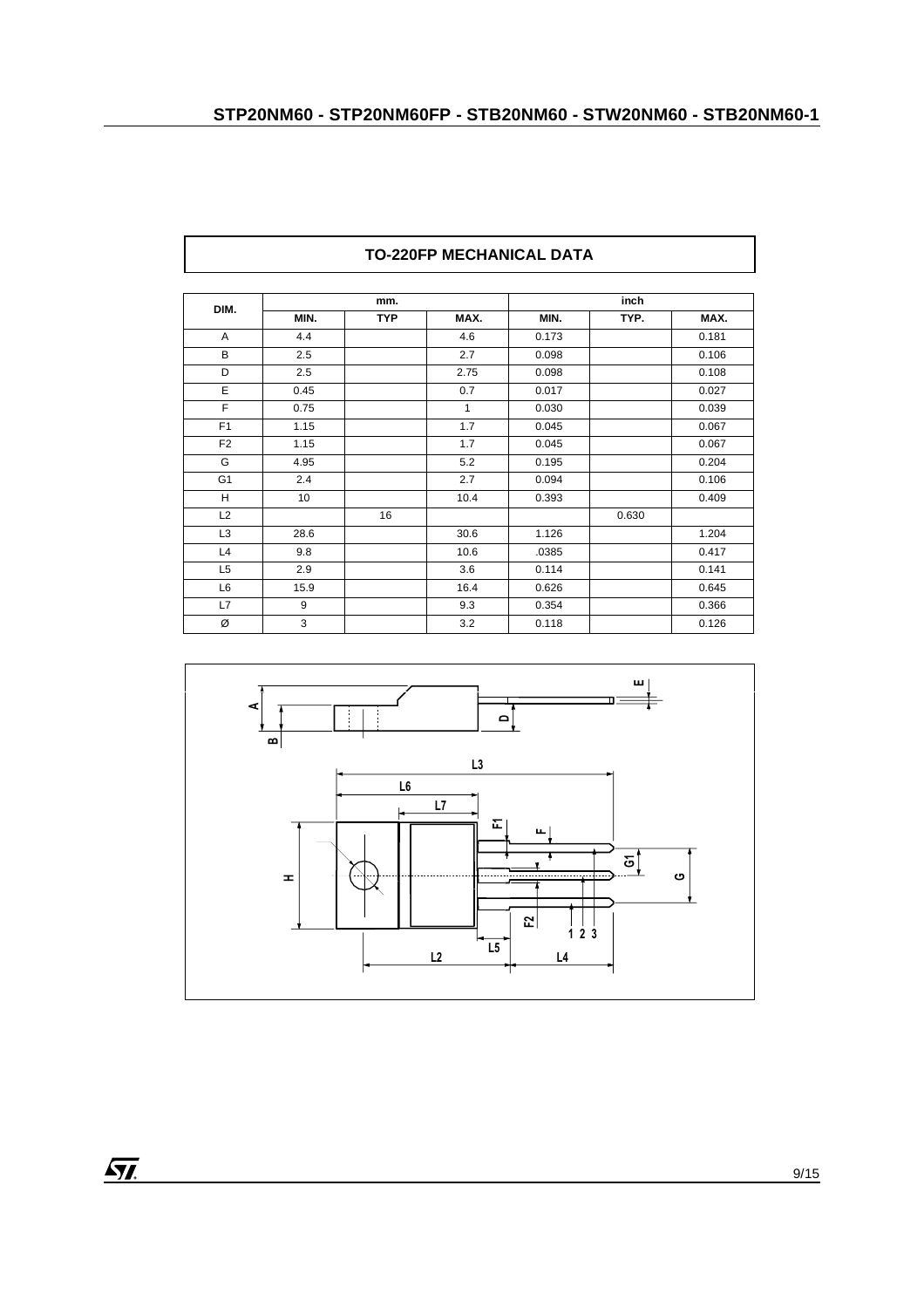| DIM.           |             | mm.        |             | inch        |       |             |
|----------------|-------------|------------|-------------|-------------|-------|-------------|
|                | MIN.        | <b>TYP</b> | MAX.        | MIN.        | TYP.  | MAX.        |
| Α              | 4.32        |            | 4.57        | 0.178       |       | 0.180       |
| A <sub>1</sub> | 0.00        |            | 0.25        | 0.00        |       | 0.009       |
| b              | 0.71        |            | 0.91        | 0.028       |       | 0.350       |
| b2             | 1.15        |            | 1.40        | 0.045       |       | 0.055       |
| $\mathbf c$    | 0.46        |            | 0.61        | 0.018       |       | 0.024       |
| c2             | 1.22        |            | 1.40        | 0.048       |       | 0.055       |
| D              | 8.89        | 9.02       | 9.40        | 0.350       | 0.355 | 0.370       |
| D <sub>1</sub> | 8.01        |            |             | 0.315       |       |             |
| E              | 10.04       |            | 10.28       | 0.395       |       | 0.404       |
| ${\bf e}$      |             | 2.54       |             |             | 0.010 |             |
| H              | 13.10       |            | 13.70       | 0.515       |       | 0.540       |
| L              | 1.30        |            | 1.70        | 0.051       |       | 0.067       |
| L1             | 1.15        |            | 1.39        | 0.045       |       | 0.054       |
| L2             | 1.27        |            | 1.77        | 0.050       |       | 0.069       |
| L4             | 2.70        |            | 3.10        | 0.106       |       | 0.122       |
| V <sub>2</sub> | $0^{\circ}$ |            | $8^{\circ}$ | $0^{\circ}$ |       | $8^{\circ}$ |



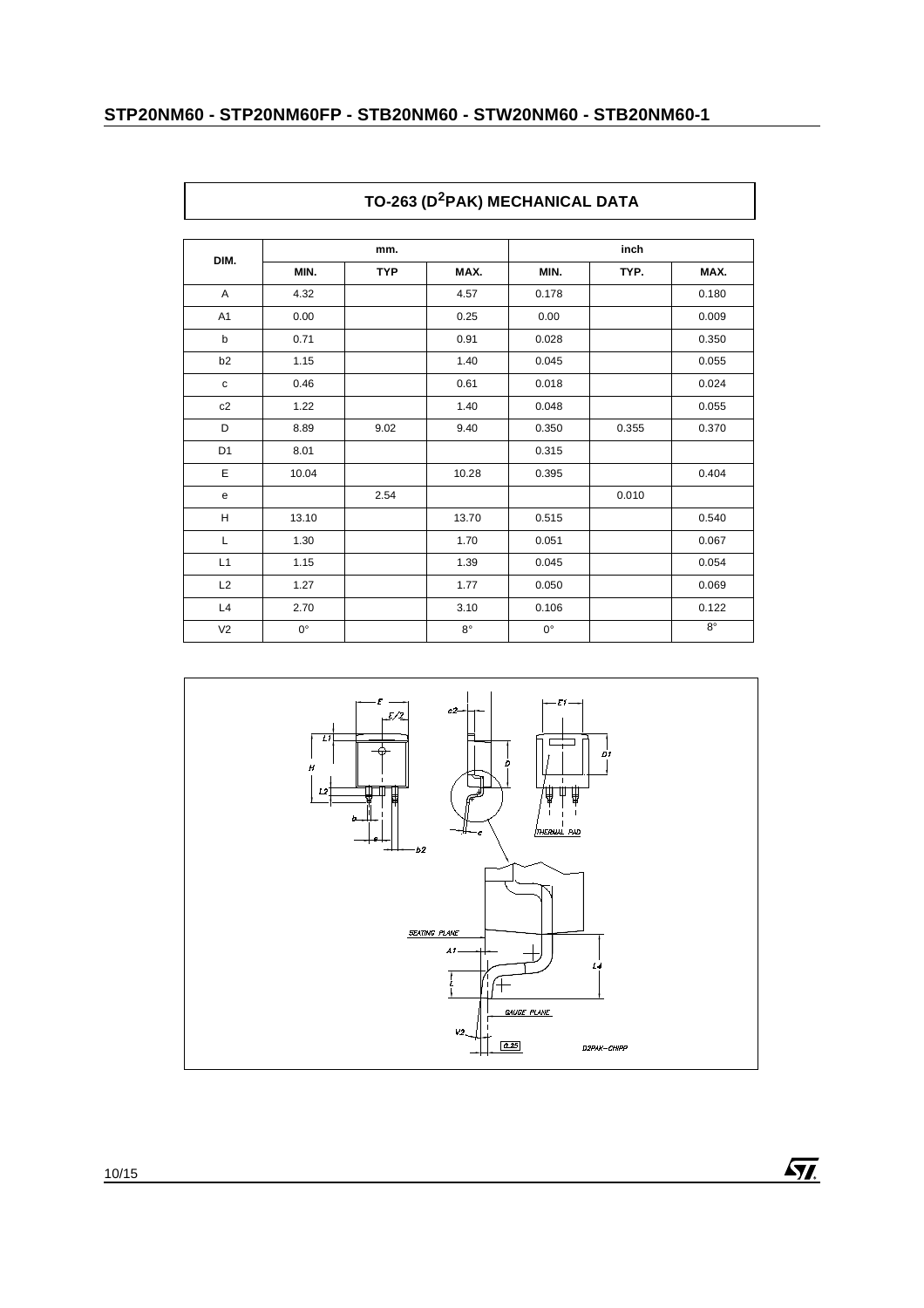|                |      | mm.        |       |       | inch |       |  |
|----------------|------|------------|-------|-------|------|-------|--|
| DIM.           | MIN. | <b>TYP</b> | MAX.  | MIN.  | TYP. | MAX.  |  |
| A              | 4.40 |            | 4.60  | 0.173 |      | 0.181 |  |
| A <sub>1</sub> | 2.40 |            | 2.72  | 0.094 |      | 0.107 |  |
| b              | 0.61 |            | 0.88  | 0.024 |      | 0.034 |  |
| b1             | 1.14 |            | 1.70  | 0.044 |      | 0.066 |  |
| $\mathbf c$    | 0.49 |            | 0.70  | 0.019 |      | 0.027 |  |
| c2             | 1.23 |            | 1.32  | 0.048 |      | 0.052 |  |
| D              | 8.95 |            | 9.35  | 0.352 |      | 0.368 |  |
| e              | 2.40 |            | 2.70  | 0.094 |      | 0.106 |  |
| e <sub>1</sub> | 4.95 |            | 5.15  | 0.194 |      | 0.202 |  |
| E              | 10   |            | 10.40 | 0.393 |      | 0.410 |  |
| L              | 13   |            | 14    | 0.511 |      | 0.551 |  |
| L1             | 3.50 |            | 3.93  | 0.137 |      | 0.154 |  |
| L2             | 1.27 |            | 1.40  | 0.050 |      | 0.055 |  |

# **TO-262 (I2PAK) MECHANICAL DATA**

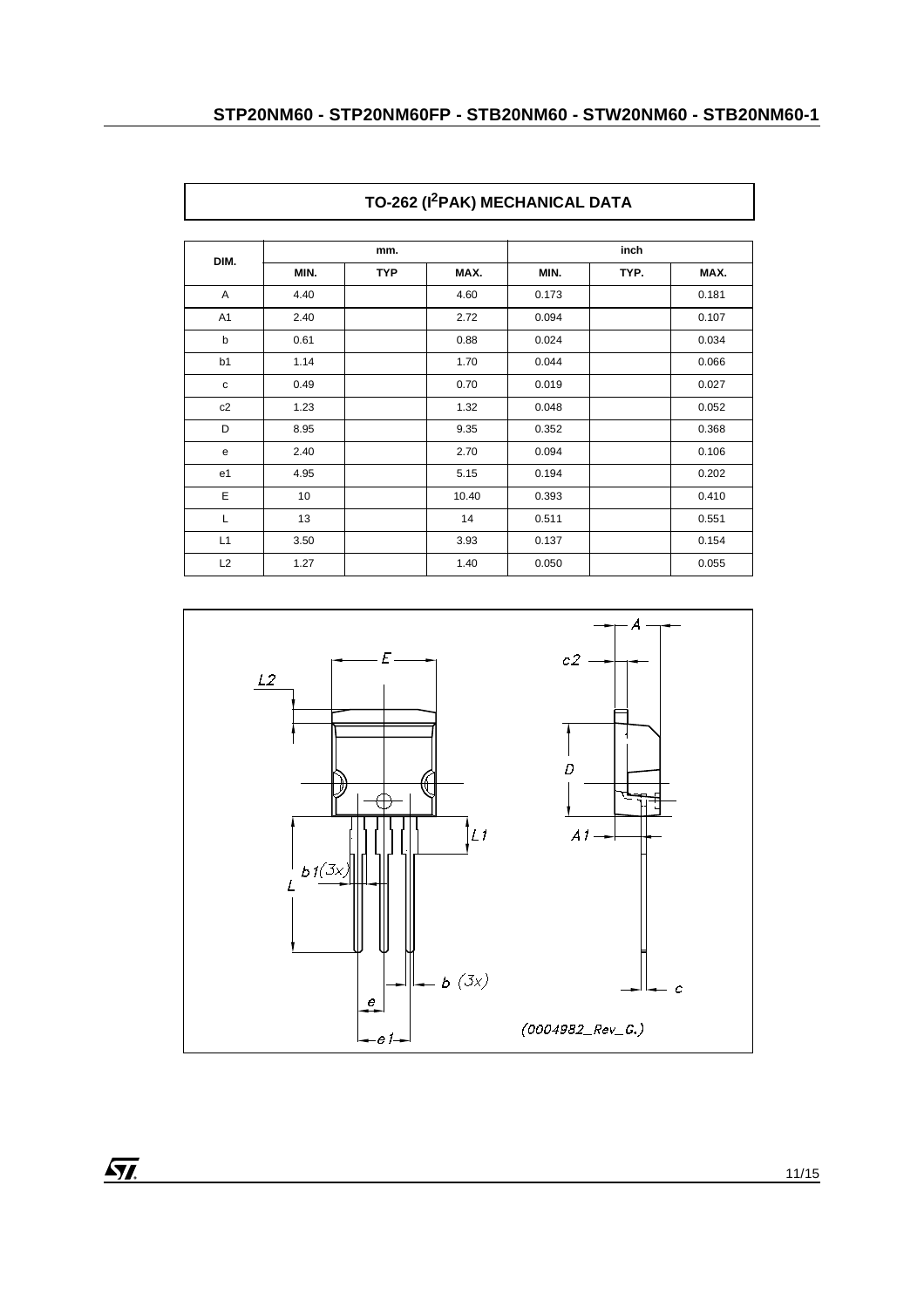

### **TAPE AND REEL SHIPMENT (suffix "T4")\***



 $\sqrt{M}$ 

on sales type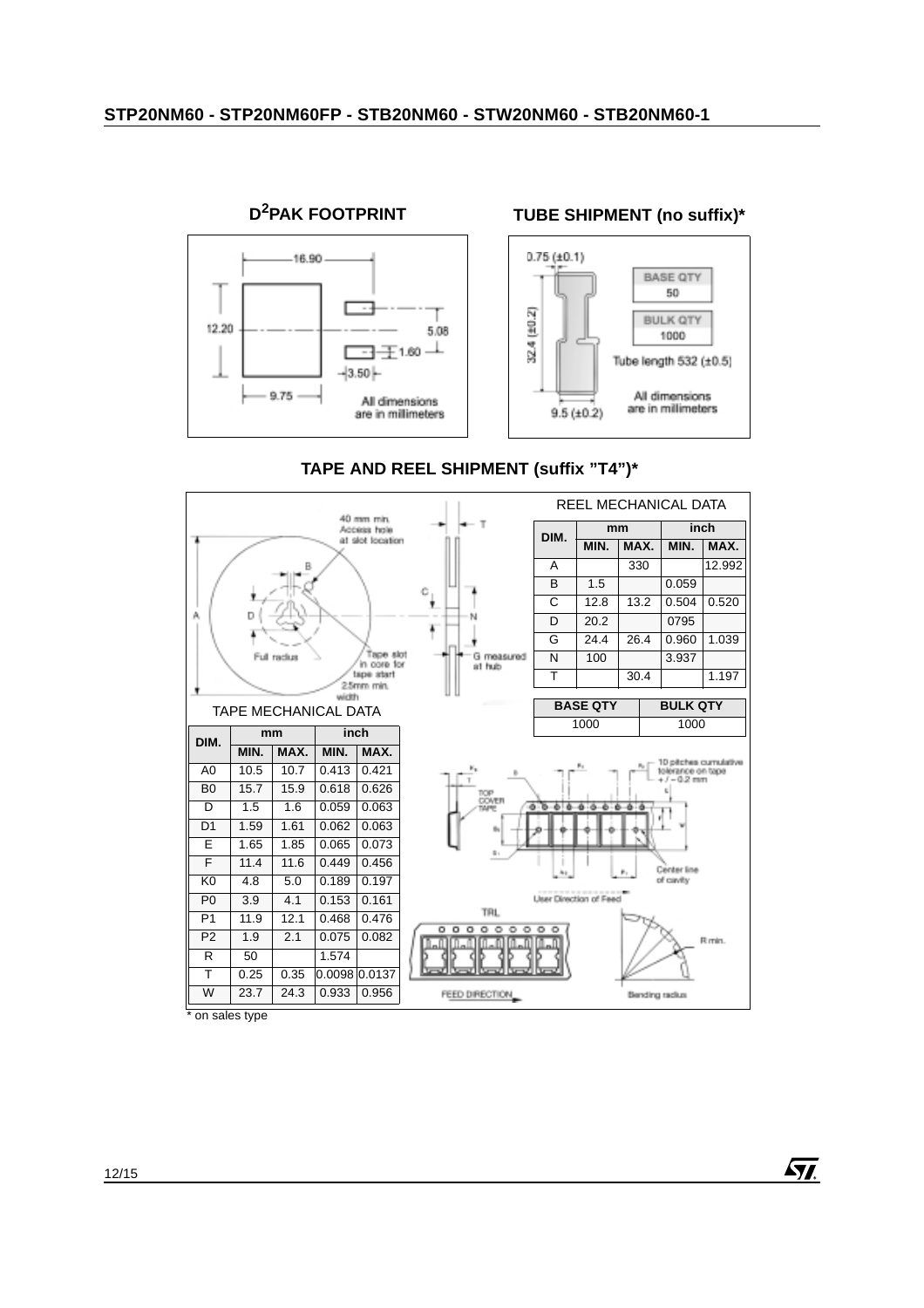|                | mm.   |            |       | inch  |       |       |
|----------------|-------|------------|-------|-------|-------|-------|
| DIM.           | MIN.  | <b>TYP</b> | MAX.  | MIN.  | TYP.  | MAX.  |
| A              | 4.85  |            | 5.15  | 0.19  |       | 0.20  |
| A1             | 2.20  |            | 2.60  | 0.086 |       | 0.102 |
| $\mathsf{b}$   | 1.0   |            | 1.40  | 0.039 |       | 0.055 |
| b1             | 2.0   |            | 2.40  | 0.079 |       | 0.094 |
| b <sub>2</sub> | 3.0   |            | 3.40  | 0.118 |       | 0.134 |
| C              | 0.40  |            | 0.80  | 0.015 |       | 0.03  |
| D              | 19.85 |            | 20.15 | 0.781 |       | 0.793 |
| E              | 15.45 |            | 15.75 | 0.608 |       | 0.620 |
| e              |       | 5.45       |       |       | 0.214 |       |
| L              | 14.20 |            | 14.80 | 0.560 |       | 0.582 |
| L1             | 3.70  |            | 4.30  | 0.14  |       | 0.17  |
| L2             |       | 18.50      |       |       | 0.728 |       |
| øP             | 3.55  |            | 3.65  | 0.140 |       | 0.143 |
| øR             | 4.50  |            | 5.50  | 0.177 |       | 0.216 |
| S              |       | 5.50       |       |       | 0.216 |       |



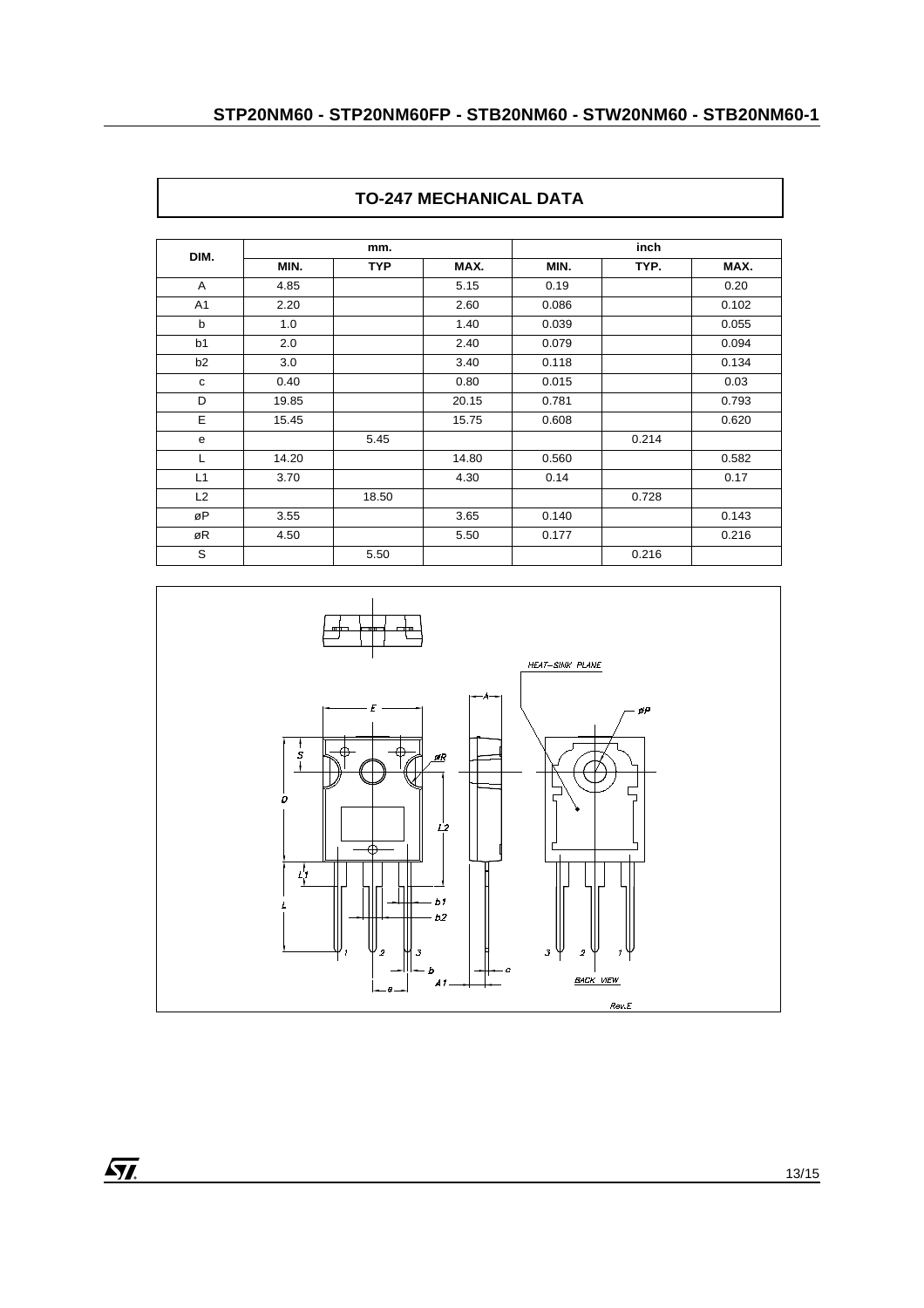### **Table 9: Revision History**

| Date        | <b>Revision</b> | <b>Description of Changes</b> |
|-------------|-----------------|-------------------------------|
| 26-Jul-2004 |                 | <b>First Release</b>          |
| 17-Feb-2005 |                 | Insert the TO-247 package     |